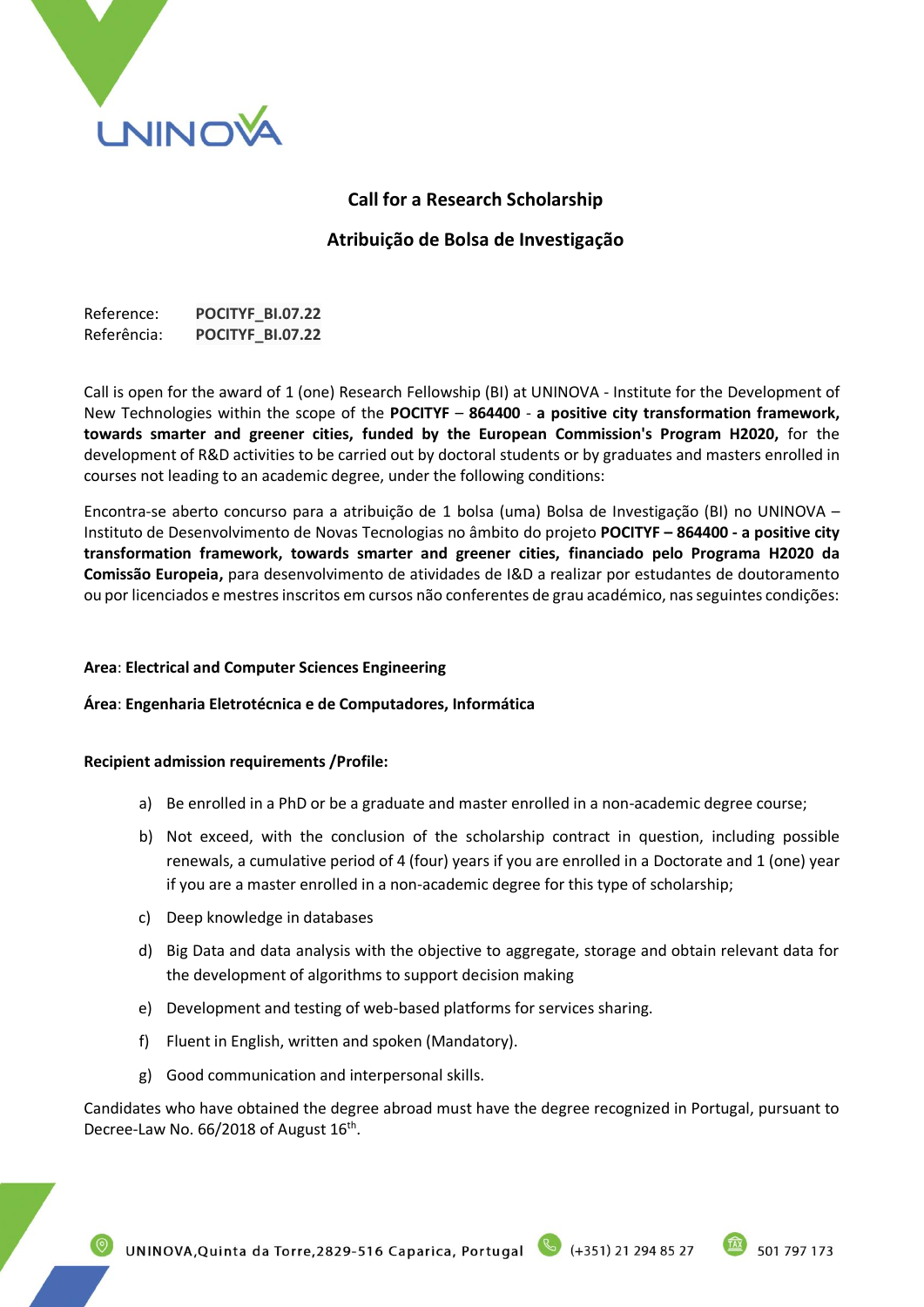

#### **Requisitos de admissão/Perfil dos destinatários:**

- a) Estar inscrito num doutoramento ou ser licenciado e mestre inscrito em curso não conferente de grau académico;
- b) Não exceder, com a celebração do contrato de bolsa em causa, incluindo as renovações possíveis, um período acumulado de 4 (quatro) anos, se estiver inscrito em doutoramento e de 1 (um) ano se for mestre inscrito em curso não conferente de grau académico, para esta tipologia de bolsa;
- c) Conhecimentos em base de dados;
- d) Técnicas de análise de grandes quantidades de dados (big data, data analysis, ...) tendo em vista a agregação, armazenamento e respetiva análise, de modo a obter dados relevantes para o desenvolvimento de algoritmos de apoio à tomada de decisão;
- e) Desenvolvimento e teste de plataformas web para partilha de serviços.
- f) Fluente em inglês escrito e falado (Mandatório).
- g) Boa capacidade de comunicação e relacionamento interpessoal.

Candidatos que tenham obtido o grau no estrangeiro devem ter o grau reconhecido em Portugal, nos termos do Decreto-Lei n.º 66/2018, de 16 de Agosto.

**Work plan**: The candidate will develop research work performing the following tasks with the following objectives:

Candidates must develop a database to store the data collected by the Data Acquisition System and the Energy Router. They should develop clustering and correlation algorithms for these same data, in order to identify trends and correlations. Both the database and the result of the analysis algorithms must be accessible through platforms, allowing the user to change the analysis parameters.

**Plano de trabalhos**: O candidato irá desenvolver trabalho de investigação realizando as seguintes tarefas com os seguintes objetivos:

Os candidatos deverão desenvolver uma base de dados destinada a armazenar os dados recolhidos pelos Data Acquisition System e pelos Energy Router. Deverão desenvolver algoritmos de agrupamento e correlação desses mesmos dados, por forma a identificar tendências e correlações. Tanto a base de dados como o resultado dos algoritmos de analise deverá ser acessível através de plataformas, dendo possibilidade ao utilizador de alterar os parâmetros de análise.

**Applicable legislation and regulations**: Statute of the Scientific Research Grantee, approved by Law No. 40/2004 of August 18, amended and republished by Decree-Law No. 202/2012, of August 27 and amended by Decree-Law No. 233/2012 of 29 October, Law No. 12/2013 of January 29 and Decree-Law No. 123/2019 of August 28.

It is subsidiarily applicable the Regulation of UNINOVA Research Grants, approved by deliberation of the Board of Directors of the FCT-Fundação para a Ciência e a Tecnologia, in the meeting of March 2 of 2022.

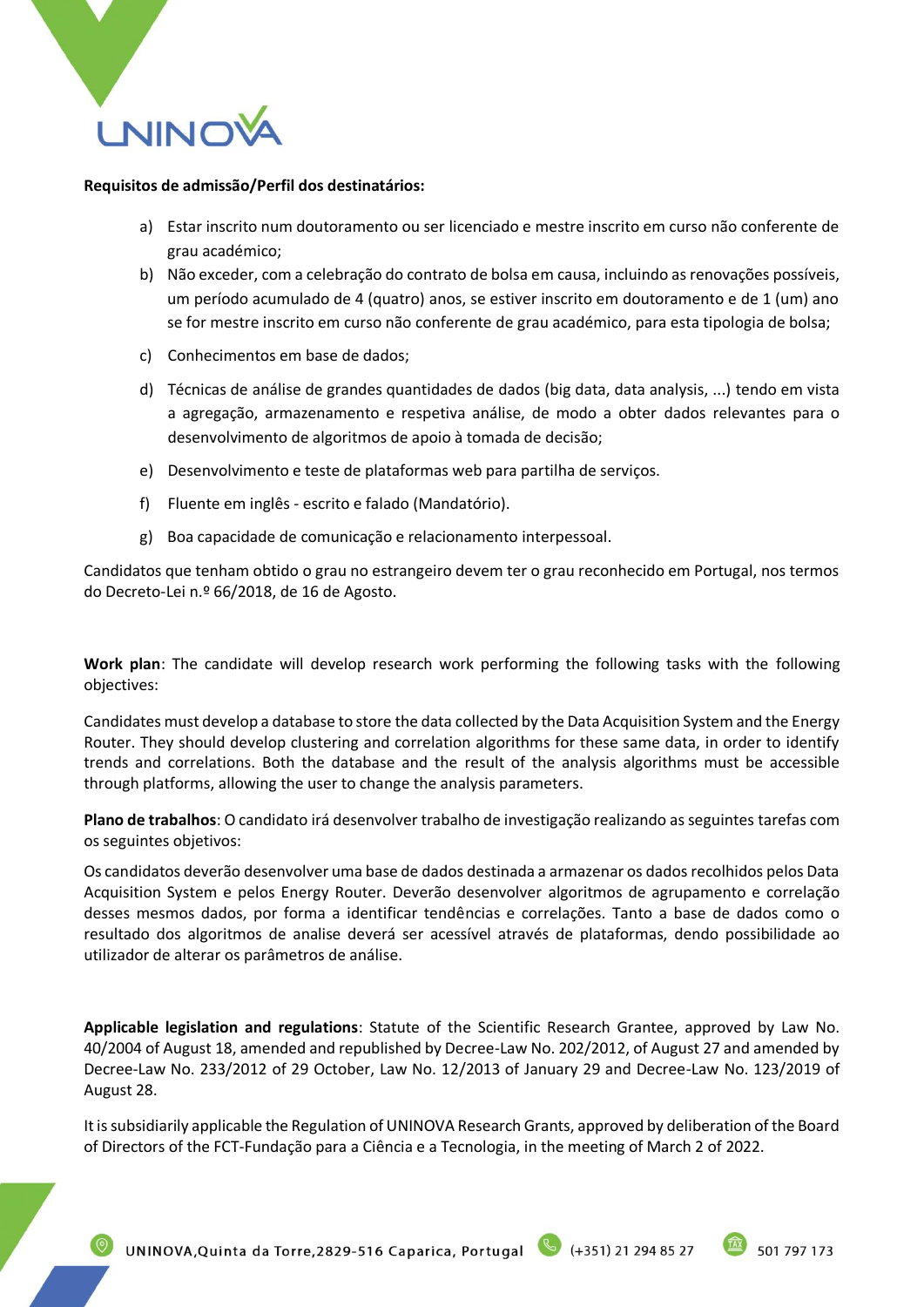

**Legislação e regulamentação aplicável**: Estatuto do Bolseiro de Investigação Científica, aprovado pela Lei n.º 40/2004, de 18 de Agosto, alterado e republicado pelo Decreto-Lei n.º 202/2012, de 27 de Agosto e alterado

pelo Decreto-Lei n.º 233/2012, de 29 de Outubro, pela Lei n.º 12/2013, de 29 de Janeiro e pelo Decreto-Lei n.º 123/2019, de 28 de Agosto.

É subsidiariamente aplicável o Regulamento de Bolsas de Investigação do UNINOVA, aprovado por deliberação do Conselho Diretivo da FCT-Fundação para a Ciência e a Tecnologia, em reunião de 2 de Março de 2022.

**Workplace:** The work will be carried out at UNINOVA's facilities, in other facilities located at the FCT/NOVA Campus and/or in other facilities that may be necessary for its execution, under the scientific guidance of Professor João Francisco Alves Martins. UNINOVA will be the contracting entity.

**Local de trabalho**: O trabalho será desenvolvido nas instalações do UNINOVA, noutras instalações situadas no Campus da FCT/NOVA e/ou noutras instalações eventualmente necessárias para a sua execução, sob a orientação científica do Professor João Francisco Alves Martins. O UNINOVA será a entidade contratante.

**Duration of the grant**: The grant shall last for 6 months, possibly renewable within the duration of the project, provided that it does not exceed the period referred to in point (b) of the admission requirements and is scheduled to start in July 2022.

**Duração da bolsa**: A bolsa terá a duração de 6 meses, eventualmente renovável dentro do período de vigência do projeto, desde que não ultrapasse o período mencionado na alínea b) dos requisitos de admissão e tem início previsto para Julho de 2022.

**Monthly maintenance allowance amount**: The amount of the scholarship corresponds to a minimum value of € 1 144.64.

The grantee also benefits from personal accident insurance during the period of granting the scholarship and may be reimbursed for voluntary social insurance equivalent to the 1st tier.

The scholarship will be paid monthly on the last business day of each month by bank transfer.

**Valor do subsídio de manutenção mensal**: O montante da bolsa corresponde ao valor mínimo de € 1 144,64.

O(A) bolseiro(a) beneficia também de um seguro de acidentes pessoais durante o período de concessão da bolsa e poderá ser reembolsado do Seguro Social Voluntário equivalente ao 1º escalão.

A bolsa será paga mensalmente no último dia útil de cada mês por transferência bancária.

**Application deadline and form of submission of applications**: The call for applications is open for the period from 26-05-2022 to 09-06-2022.

Applications must be formalised by submitting the following documentation:

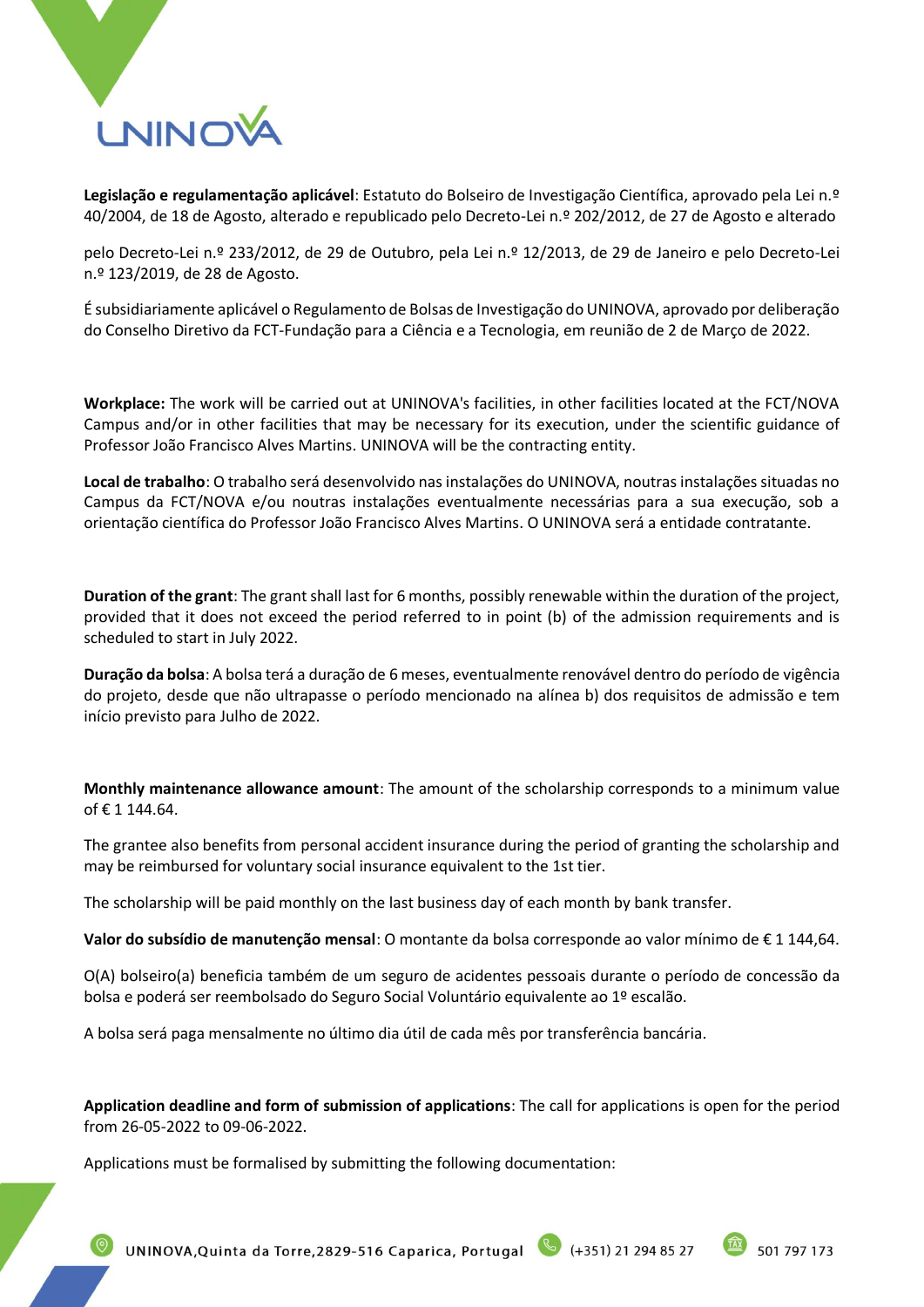

- ... Curriculum Vitae;
- ... Motivation Letter;
- ... Certificate of Qualifications or declaration of commitment of honor on the ownership of the respective academic degree according to draft available on the UNINOVA website [\(https://www.uninova.pt/jobs](https://www.uninova.pt/jobs-opportunities)[opportunities\)](https://www.uninova.pt/jobs-opportunities).

Upon contracting, the Certificate of Qualifications must be delivered;

- ... Informed consent statement duly dated and signed, according to the draft available on the UNINOVA website [\(https://www.uninova.pt/jobs-opportunities\)](https://www.uninova.pt/jobs-opportunities);
- Copy of ID;
- ... Other documents attesting to what was reported on the CV.

In the event of contractualization, the selected candidate must present the Proof of registration in a doctorate or in a course not conferring an academic degree.

Applications must be submitted to UNINOVA or submitted by email to [recrutamento@uninova.pt](mailto:recrutamento@uninova.pt) and to [pmrp@fct.unl.pt](mailto:pmrp@fct.unl.pt) with the **POCITYF\_BI.07.22**.

**Prazo de candidatura e forma de apresentação das candidaturas**: O concurso encontra-se aberto no período de 26-05-2022 to 09-06-2022.

As candidaturas devem ser formalizadas, obrigatoriamente, através do envio da seguinte documentação:

- … Curriculum Vitae;
- … Carta de Motivação;
- … Certificado de Habilitações ou declaração de compromisso de honra sobre a titularidade do respetivo grau académico de acordo com minuta disponibilizada no site do UNINOVA [\(https://www.uninova.pt/jobs-opportunities\)](https://www.uninova.pt/jobs-opportunities);

Em sede de contratualização deverá ser entregue o Certificado de Habilitações;

- … Declaração de consentimento informado devidamente datada e assinada, de acordo com minuta disponibilizada no site do UNINOVA [\(https://www.uninova.pt/jobs-opportunities\)](https://www.uninova.pt/jobs-opportunities);
- … Cópia de documento de identificação;
- … Outros documentos que atestem o relatado no CV.

Em sede de contratualização, o candidato selecionado deverá entregar o Comprovativo de inscrição num doutoramento ou num curso não conferente de grau académico.

As candidaturas deverão ser entregues no UNINOVA ou submetidas por email par[a recrutamento@uninova.pt](mailto:recrutamento@uninova.pt) e par[a pmrp@fct.unl.pt](mailto:pmrp@fct.unl.pt) com o assunto **POCITYF\_BI.07.22**.

**Selection methods:** The selection methods to use will be as follows:

#### 1st Phase - Curricular analysis (AC):

If the curriculum analysis does not meet the admission requirements, the application is automatically rejected. The candidate does not pass the second selection phase.

2nd Phase - Interview (E):

The final evaluation (AV) will take into account the following calculation:

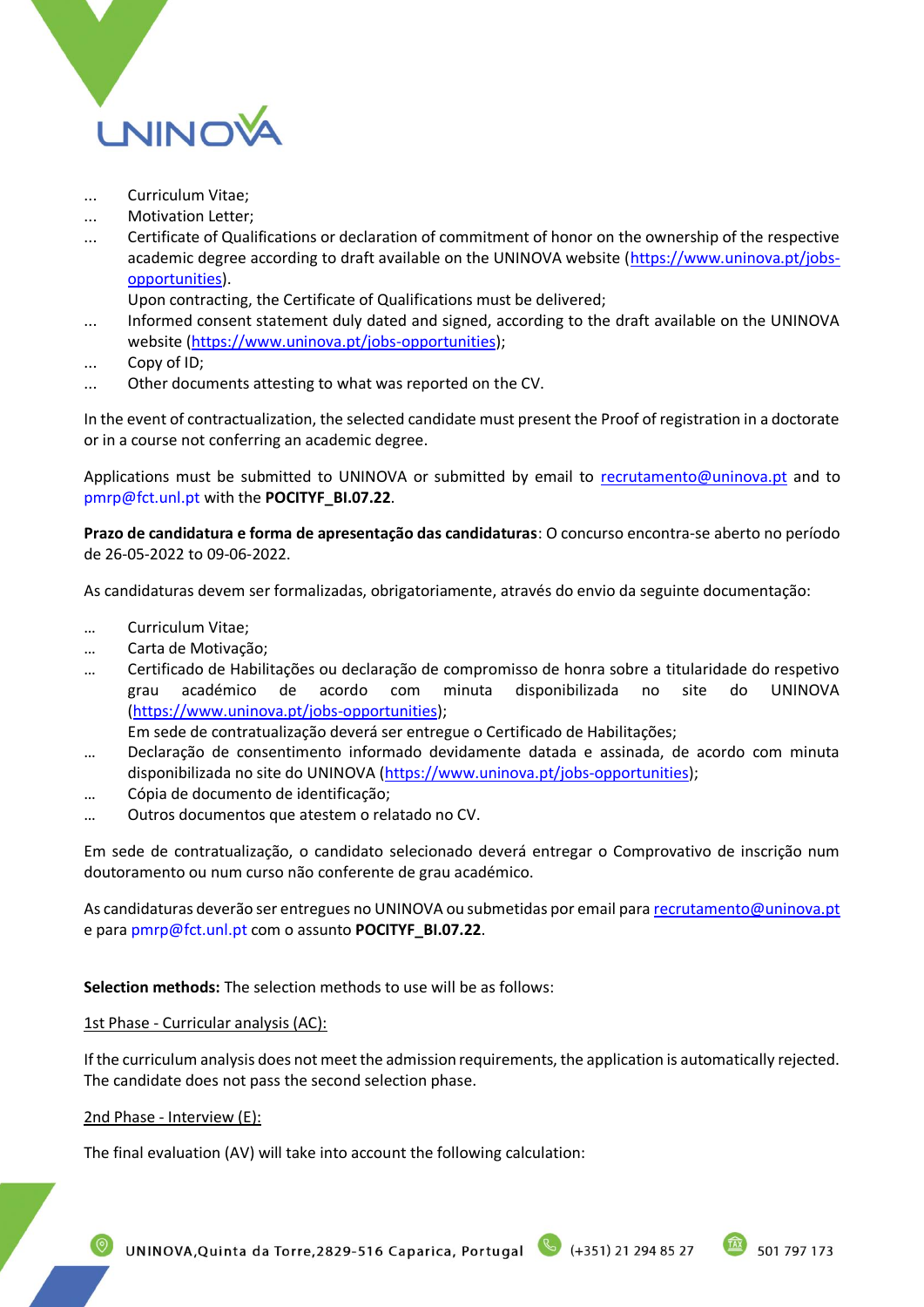

### *AV= 0.6\*AC+0.4\*E*

**Métodos de seleção**: Os métodos de seleção a utilizar serão os seguintes:

### 1ª Fase – Análise curricular (AC)

Caso a análise do curriculum não satisfaça os requisitos de admissão, a candidatura é automaticamente rejeitada. O candidato não passa à segunda fase de seleção.

### 2ª Fase – Entrevista (E)

A avaliação final (AV) terá em conta o seguinte cálculo:

AV= 0.6\*AC+0.4\*E

## **Members of the Jury:**

- 1. João Francisco Alves Martins
- 2. Pedro Miguel Ribeiro Pereira
- 3. Anabela Gonçalves Pronto

### **Composição do Júri de Seleção**:

- 1. João Francisco Alves Martins
- 2. Pedro Miguel Ribeiro Pereira
- 3. Anabela Gonçalves Pronto

**Form of advertising/notification of results:** Both admitted and excluded candidates list with the final classification shall be published on the UNINOVA website [\(https://www.uninova.pt/\)](https://www.uninova.pt/) and all candidates will be notified by email.

**Forma de publicitação/notificação dos resultados:** A lista com o(a) candidato(a) admitido(a) e com os candidatos excluídos com a classificação final será publicitada no sítio na internet do UNINOVA [\(https://www.uninova.pt/\)](https://www.uninova.pt/) e todos os candidatos serão notificados por e-mail.

**Preliminary Hearing and Deadline for Decision:** After communicating the provisional list of the results of the evaluation, candidates have a period of 10 working days to express their opinion at a prior hearing of interested parties, pursuant to Articles 121 and following of the Code of Administrative Procedure.

The final decision will be rendered after the analysis of the statements presented during the preliminary hearing of interested parties. A complaint may be filed against the final decision within 15 working days, or, alternatively, an appeal may be filed within 30 working days, both counting from the respective notification.

**Audiência Preliminar e Prazo Final de Decisão:** Após comunicação da lista provisória dos resultados da avaliação, os candidatos dispõem de um período de 10 dias úteis para, querendo, se pronunciarem em sede